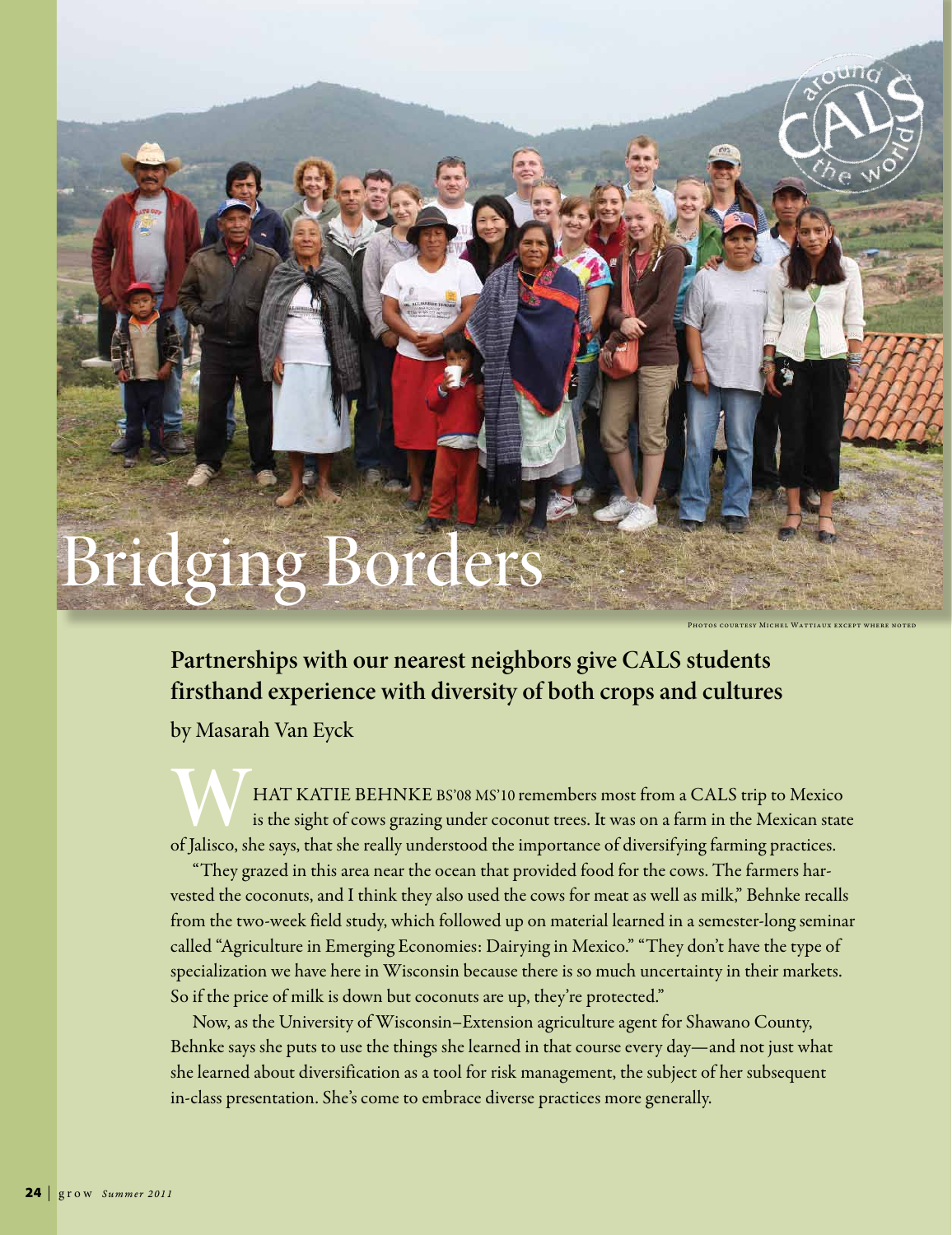**Working and learning alongside Mexican farmers in their homeland helps students see the world from the farmers' perspective.**

"What I learned is that each farm is unique," she says. "So when I go to a farm now, I understand that each one has its particular challenges. I have learned to embrace the differences."

That's what Michel Wattiaux, a CALS professor of dairy science, aims for when he teaches the popular undergraduate course. "My goal is to help Wisconsin dairy students broaden their understanding of the world," says Wattiaux, who recently was honored with a CALS Excellence in International Activities Award. "Learning about Mexico is also a way to learn about the United States, Wisconsin and themselves."

Wattiaux, who grew up on a dairy farm in Belgium, says he saw himself early on in his students, many of whom hail from rural areas of the state. He wanted to make relevant the global effects that influence their lives.

Almost 10 years ago, Wattiaux found a way to do just that. Students were beginning to notice California's growing competitiveness in the dairy industry due in part to inexpensive labor from across the border. Then Hispanic immigrants began to appear in significant numbers on farms here in Wisconsin. Both phenomena prompted Wattiaux to develop the seminar, which is designed to drive home the interdependencies between the United States and Mexico. Two weeks are devoted to debating issues surrounding immigrant labor.

His approach works. The course, says Stephanie Plaster, a student who went on to serve as Wattiaux's teaching assistant, "makes us see the world from the eyes of a Hispanic worker on a Wisconsin farm, or from the perspective of a smallholder who lives below the poverty line in the highlands of Mexico."

Katie Behnke says that kind of content will help in her work with Mexican immigrants. "It makes communication easier because you understand what's behind the thought process and you understand their previous experiences," she says. "Just because they do it differently in Mexico doesn't mean they do it wrong. We're not better farmers, we're just different farmers."

Of course, immigration is only part of the picture. Looking at emerging economies like Mexico's, Wattiaux says, helps students understand how Wisconsin's agricultural industry is tied to not only the national but also the global industry.

Accordingly, the course includes

study of policy papers, current affairs and trade agreements to underline the global nature of agriculture. Beginning with a worldwide overview of food production, livestock agriculture and trade, the course then focuses on U.S.–Mexico agricultural relations and the Mexican dairy industry.

"Mexico is the largest dairy export market for the U.S., and I'm trying to be respectful of that," Wattiaux says. "If students want to go into that business, then I want them to be as informed as possible."

Leaving economic competition aside, Wattiaux says, "If you have a bachelor's degree in dairy sciences from the University of Wisconsin, don't you think you should know a little about how milk is produced and consumed in other countries? This class is about diversity. It's about thinking from different perspectives."

By the time students leave for the optional field study, they also have an understanding of the history and cultures of the people of central Mexico. "I touch on some stuff that doesn't have anything to do with science but everything to do with everyday life," Wattiaux says.

For Erik Dolson, an agricultural and applied economics major who took the course last semester, the opportunity to learn about the entire spectrum of the industry is what drew him to the course.

"I was excited for the opportunity to get such a close look at issues like livestock and agricultural production that are so pertinent to another country and its development," he says. "Plus I love learning about other cultures and speaking other languages."

Arguably, it's the two weeks visiting with Mexican universities and smallholder and subsistence farmers in central Mexico that has the biggest impact on the students, some of whom have never been on an airplane, much less applied

**Students helped farmers cut and load grass.**